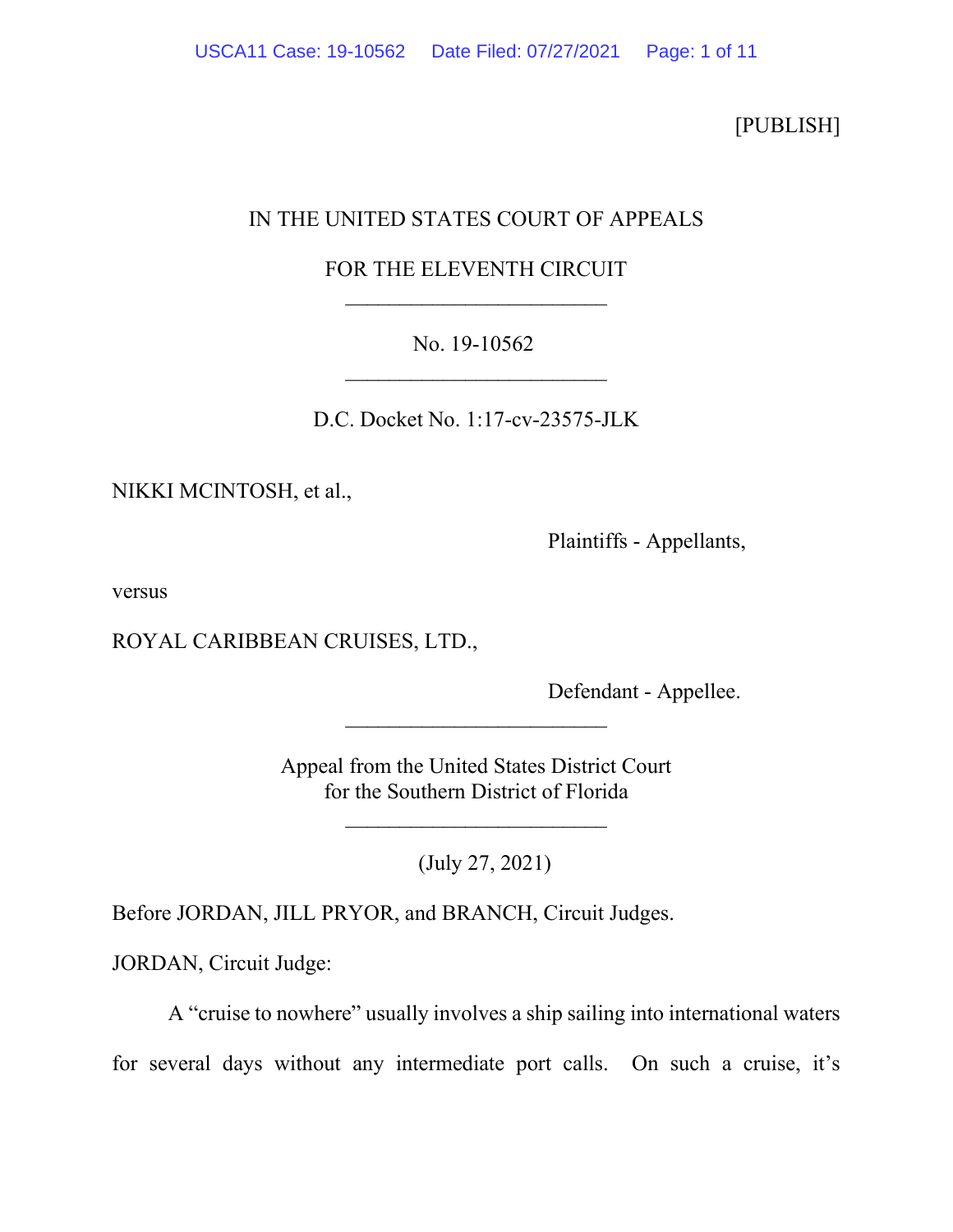### USCA11 Case: 19-10562 Date Filed: 07/27/2021 Page: 2 of 11

supposedly the journey, and not the destination, that matters. This maritime negligence case involves a different type of "cruise to nowhere"—one that never departed. The *Liberty of the Seas*, owned by Royal Caribbean Cruises, was scheduled to sail from Galveston, Texas, on August 27, 2017. But Hurricane Harvey—a Category 4 storm that eventually made landfall in Texas and Louisiana had other ideas, and Royal Caribbean cancelled the cruise on the date of its scheduled departure and offered refunds to the would-be passengers.

One of those passengers, Nikki McIntosh filed, on behalf of other similarly situated passengers, a class-action complaint against Royal Caribbean on several tort theories, including negligence, intentional infliction of emotional distress, and negligent infliction of emotional distress. She alleged that Royal Caribbean canceled the cruise and offered refunds only on the day the *Liberty of the Seas* was set to sail. Because the ticket contracts provided that no refunds would be given for passenger cancelations within 14 days of the voyage, and because Royal Caribbean repeatedly told passengers that they would lose their entire payments for the cruise if they canceled, the plaintiffs claimed that they were forced to travel to Galveston and nearby areas (like Houston) as Hurricane Harvey approached. She alleged that, while in Texas, they were forced to endure hurricane-force conditions, and suffered physical and emotional injuries.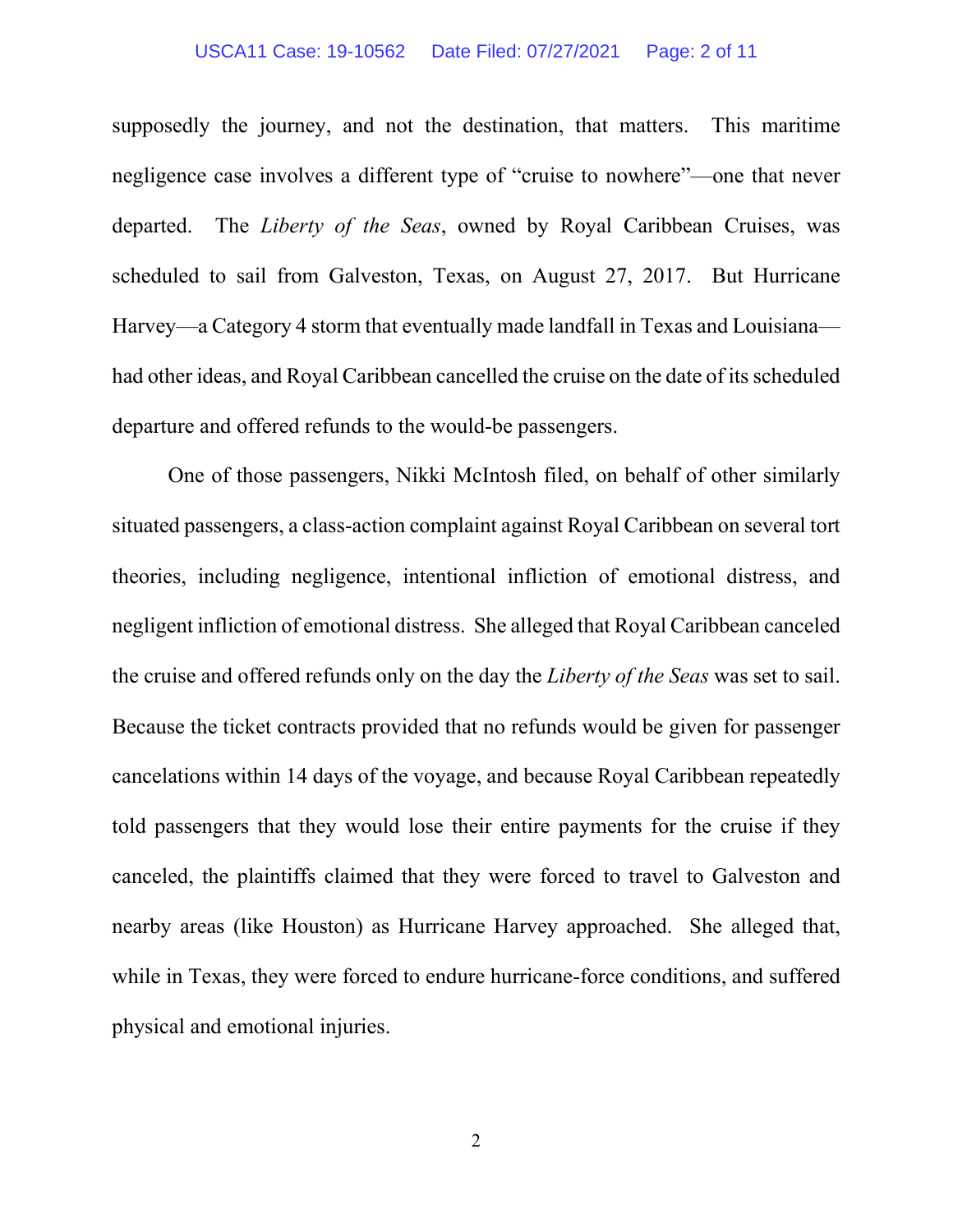In a series of orders, the district court ruled that the case could not proceed as a class action due to a class-action waiver in the passengers' ticket contracts; that the complaint failed to plead damages sufficient to satisfy the amount-in-controversy requirement for diversity jurisdiction under 28 U.S.C. § 1332; that the plaintiffs had not established maritime jurisdiction under 28 U.S.C. § 1333(1); and that the claims for intentional and negligent infliction of emotional distress failed as a matter of law. After the district court ruled that the case could not proceed as a class action, over 100 plaintiffs filed a joint amended complaint asserting individual claims. Based upon these rulings, the court dismissed the plaintiffs' second amended complaint with prejudice.

The plaintiffs now appeal, challenging the district court's jurisdictional and merits rulings.

## **I**

We exercise plenary review to determine whether the district court had subject-matter jurisdiction. *See, e.g.*, *Romero v. Drummond Co., Inc.*, 552 F.3d 1303, 1313 (11th Cir. 2008).

### **II**

The district court, acting *sua sponte*, ruled that the plaintiffs could not aggregate their emotional distress claims to satisfy the \$75,000 amount-incontroversy requirement for diversity jurisdiction under 28 U.S.C. § 1332. The court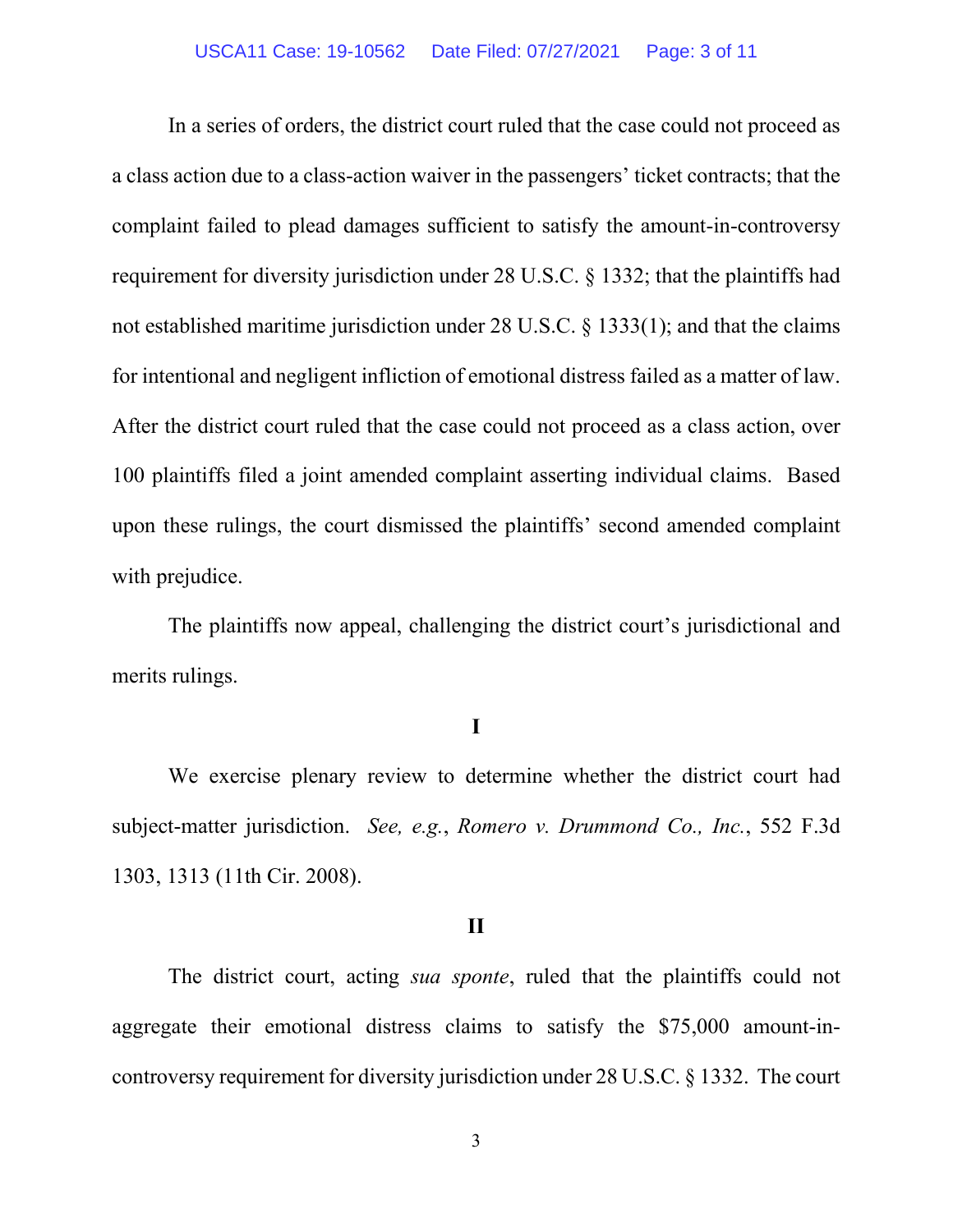#### USCA11 Case: 19-10562 Date Filed: 07/27/2021 Page: 4 of 11

reasoned that the plaintiffs were not seeking to enforce rights in which they had a common and undivided interest. The court also summarily stated that the plaintiffs' claims did not arise under federal maritime law so as to provide for jurisdiction under 28 U.S.C. § 1333(1). We consider each of these rulings below.

### **A**

In ruling that diversity jurisdiction was lacking, the district court committed two errors, one procedural and one substantive. Each one provides an independent basis for reversal.

First, the district court failed to give the plaintiffs notice of its intent to *sua sponte* address the matter of diversity jurisdiction. A federal court has an independent duty to ensure that it has subject-matter jurisdiction. *See, e.g.*, *Arbaugh v. Y&H Corp.*, 546 U.S. 500, 514 (2006). And that means that it can take up the issue of such jurisdiction on its own. *See Morrison v. Allstate Indem. Co.*, 228 F.3d 1255, 1261 (11th Cir. 2000). But when it does so, it must give the parties notice and an opportunity to be heard. Its failure to do so here, therefore, was error. *See Day v. McDonough*, 547 U.S. 198, 210 (2006) ("Of course, before acting on its own initiative, a court must accord the parties fair notice and an opportunity to present their positions.") (citation omitted); *Lipofsky v. New York State Workers Comp. Bd.*, 861 F.2d 1257, 1258 (11th Cir. 1988) (holding that if a court raises on its own the issue of venue or personal jurisdiction, it "may not dismiss without first giving the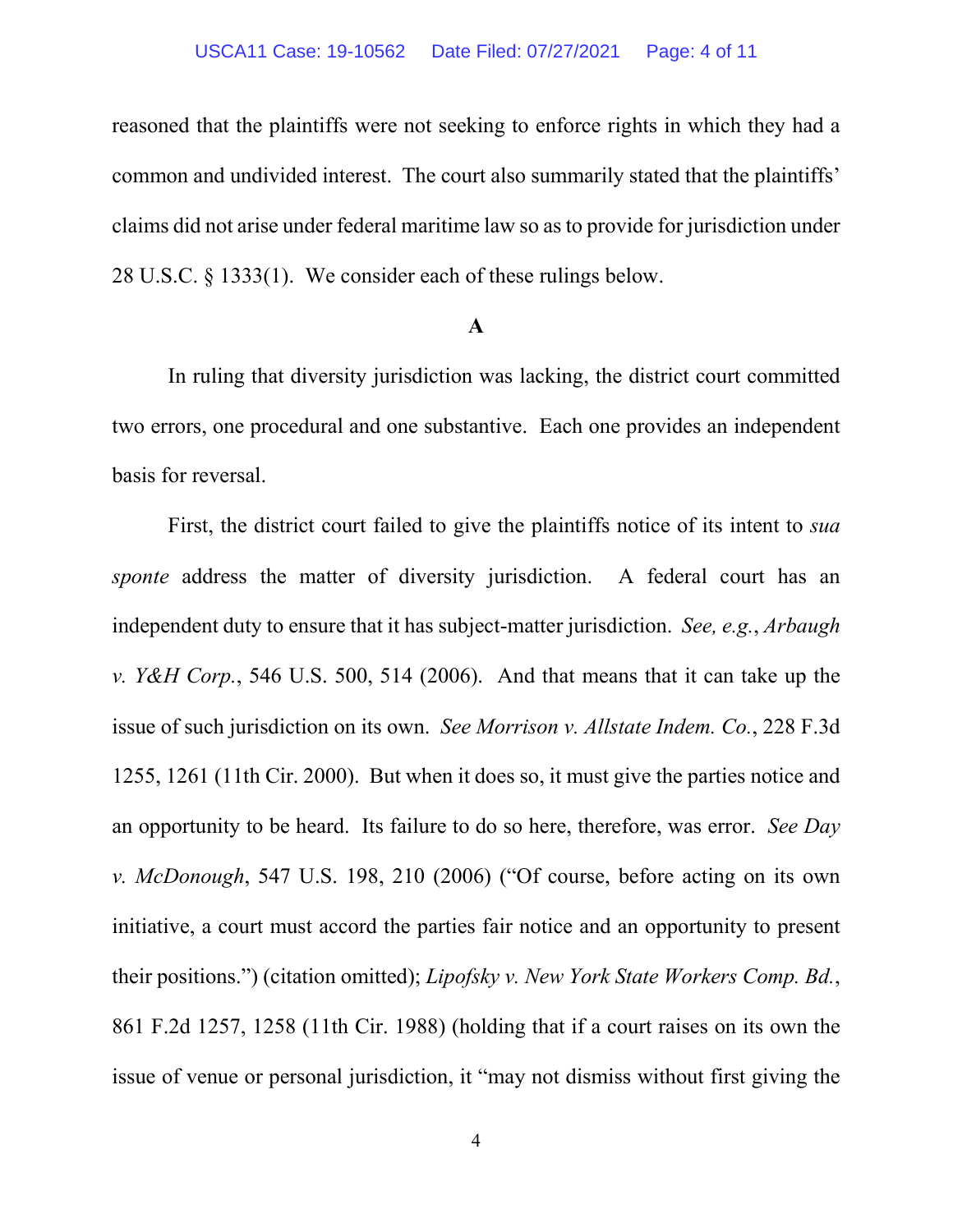parties an opportunity to present their views on the issue") (citation omitted); *Republic Nat'l Bank of Dallas, et al. v. Crippen*, 224 F.2d 565, 566 (5th Cir. 1955) (explaining that the denial of the right to be heard is a violation "of due process which is never harmless error".

Second, putting aside the aggregation of damages issue, the district court failed to consider whether any individual plaintiff had satisfied the \$75,000 amountin-controversy requirement. *See Exxon Mobil Corp. v. Allapattah Serv*.*, Inc.*, 545 U.S. 546, 549.

When a court conducts a facial review of a complaint to determine whether it has diversity jurisdiction, it must accept the plaintiff's factual allegations. *See Morrison v. Amway Corp.*, 323 F.3d 920, 924 n.5 (11th Cir. 2003). And, taking those factual allegations as true, the court can dismiss only if it is convinced "to a legal certainty" that the claims of the plaintiff in question will not exceed \$75,000 (the current jurisdictional threshold). *See Hunt v. Washington State Apple Advert. Comm'n*, 432 U.S. 333, 346 (1977); *Horton v. Liberty Mutual Ins. Co.*, 367 U.S. 348, 354 (1961); *Fastcase, Inc. v. Lawriter, LLC*, 907 F.3d 1335, 1342 (11th Cir. 2018); *Deen v. Egleston*, 597 F.3d 1223, 1228 (11th Cir. 2010).

But where, as here, a plaintiff "pleads an unspecified amount of damages, [she] bears the burden of proving by a preponderance of the evidence that the claim on which jurisdiction is based exceeds the jurisdictional minimum. This additional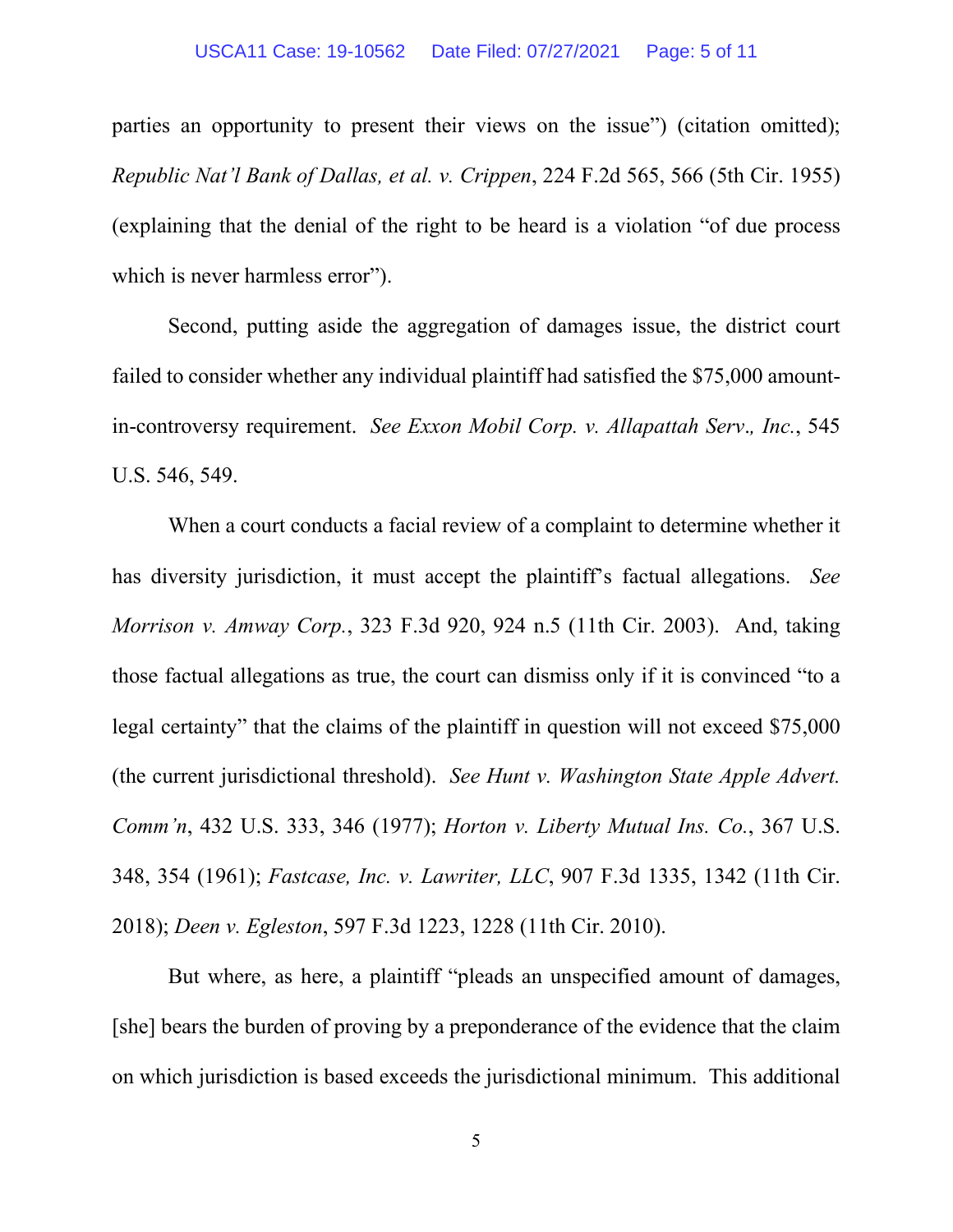### USCA11 Case: 19-10562 Date Filed: 07/27/2021 Page: 6 of 11

requirement is 'warranted because there is simply no estimate of damages to which a court can defer.'" *Fastcase*, 907 F.3d at 1342 (citation omitted). Because the district court acted *sua sponte*, it did not give the plaintiffs an opportunity to satisfy their burden. Nevertheless, based on our review of the record, we are convinced that at least some of the plaintiffs sufficiently pled damages over \$75,000.

The plaintiffs alleged that, as a result of Royal Caribbean's delay in canceling the cruise and offering refunds, they had to travel to Galveston and nearby areas in Texas that were in a state of emergency due to Hurricane Harvey. They had to spend days in those locations trapped by a "devastating storm," often without power, and with limited food and water. And, as a result, they were "injured about their body and extremities," sustaining physical pain and suffering; mental and emotional anguish; temporary, permanent, and/or physical disability; impairment; and disfigurement. They also incurred medical expenses for the care and treatment of their injuries.

These alleged injuries and expenses—accepted as true—are sufficient to plead damages that exceed the \$75,000 amount-in-controversy requirement. *See, e.g.*, *Parker v. Four Seasons Hotels, Ltd.*, 845 F.3d 807, 809 (7th Cir. 2017) (claimed injuries and damages caused by the explosion of a shower glass door in a hotel room exceeded the \$75,000 amount-in-controversy requirement, even though the plaintiff recovered only \$12,000, because at the time of filing, she brought claims in good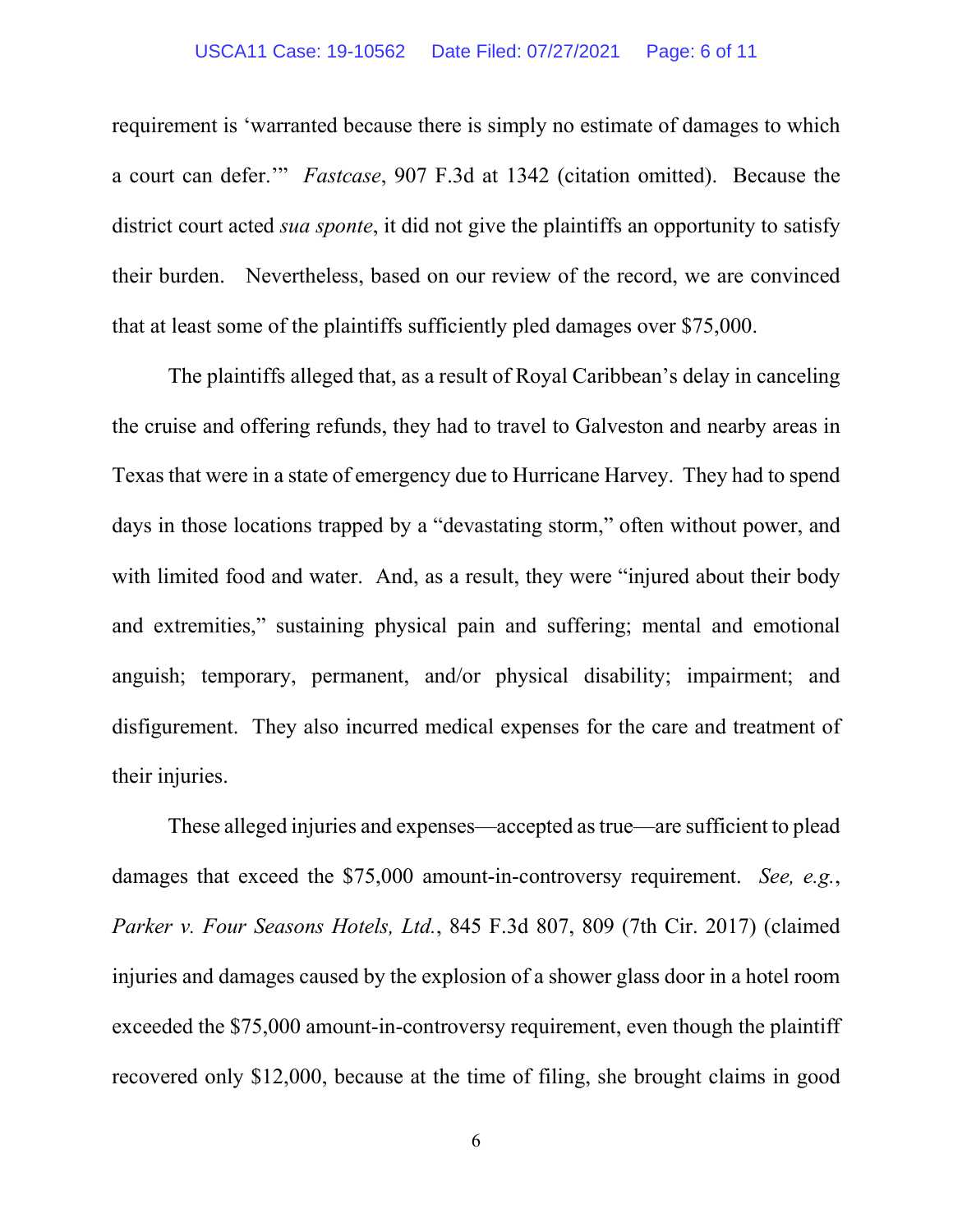### USCA11 Case: 19-10562 Date Filed: 07/27/2021 Page: 7 of 11

faith for compensatory and punitive damages exceeding \$150,000). And if there were any doubt, it is erased by the plaintiffs' individual requests for punitive damages. *See, e.g.*, *Holley Equip. Co. v. Credit Alliance Corp.*, 821 F.2d 1531, 1535 (11th Cir. 1987) ("When determining the jurisdictional amount in diversity cases, punitive damages must be considered.").<sup>[1](#page-6-0)</sup>

That does not mean, however, that diversity jurisdiction exists. Alienage diversity under 28 U.S.C. § 1332(a)(2) "must be complete," such that "an alien on both sides of a dispute will defeat jurisdiction." *Caron v. NCL (Bahamas) Ltd.*, 910 F.3d 1359, 1364 (11th Cir. 2018). Based on this principle, we held in *Caron* that § 1332(a)(2) "does not grant jurisdiction over a suit between a corporation incorporated solely in a foreign state and another alien, regardless of the corporation's principal place of business." *Id.* at 1365. Here it appears from our review of the record that Royal Caribbean is a citizen of Liberia, where it is incorporated, and that at least some of the plaintiffs are residents of other countries (e.g., Canada, Mexico, and the Philippines). On remand, therefore, the district court will need to address whether there is complete alienage diversity.

<span id="page-6-0"></span><sup>&</sup>lt;sup>1</sup>Because Royal Caribbean does not raise the issue, we do not consider whether all of the plaintiffs could collectively allege that they suffered the same injuries. *See United States v. Seneneng-Smith*, 140 S. Ct. 1575, 1579 (2020) (explaining the principle of party presentation). If Royal Caribbean suspects that some or all of the plaintiffs are exaggerating or misstating their alleged injuries, it can take discovery and file appropriate Rule 12(b)(1) motions mounting a factual attack on the allegations.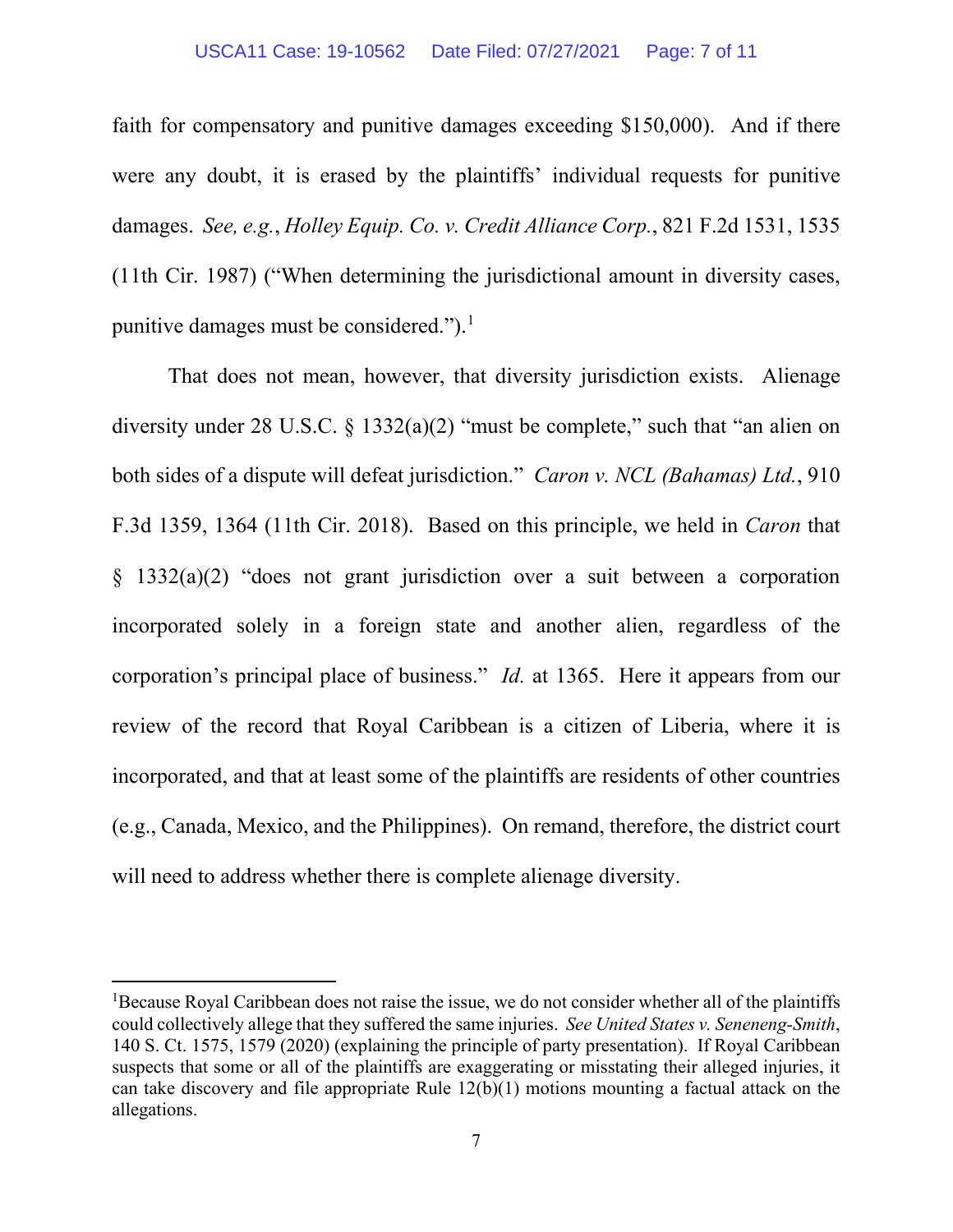We add one more observation. The district court dismissed the plaintiffs' complaint with prejudice for lack of subject-matter jurisdiction. That was incorrect. If subject-matter jurisdiction does not exist, dismissal must be without prejudice. *See Stalley ex rel. U.S. v. Orlando Reg'l Healthcare Sys., Inc.*, 524 F.3d 1229, 1232 (11th Cir. 2008) ("A dismissal for lack of subject matter jurisdiction is not a judgment on the merits and is entered without prejudice."). And if there was no subject-matter jurisdiction, the court should have vacated its rulings on the merits of the plaintiffs' claims (unless it was going to issue alternative holdings on the merits for purposes of appeal in case diversity jurisdiction existed).

### **B**

On remand, the district court should also consider whether there is maritime jurisdiction. In one of its orders, the district court said that maritime law applied to the plaintiffs' claims. *See* D.E. 24 at 3. But in a later order, the district court summarily stated that the plaintiffs had not alleged any facts demonstrating federalquestion (i.e., maritime) jurisdiction. *See* D.E. 48 at 4.

Congress has given the federal courts original jurisdiction in "[a]ny civil case of admiralty or maritime jurisdiction, saving to suitors in all cases all other remedies to which they are otherwise entitled." 28 U.S.C. § 1333(1). The plaintiffs alleged that, in the event diversity jurisdiction did not exist as to some or all of them, the case was "brought under the admiralty and maritime jurisdiction" of the district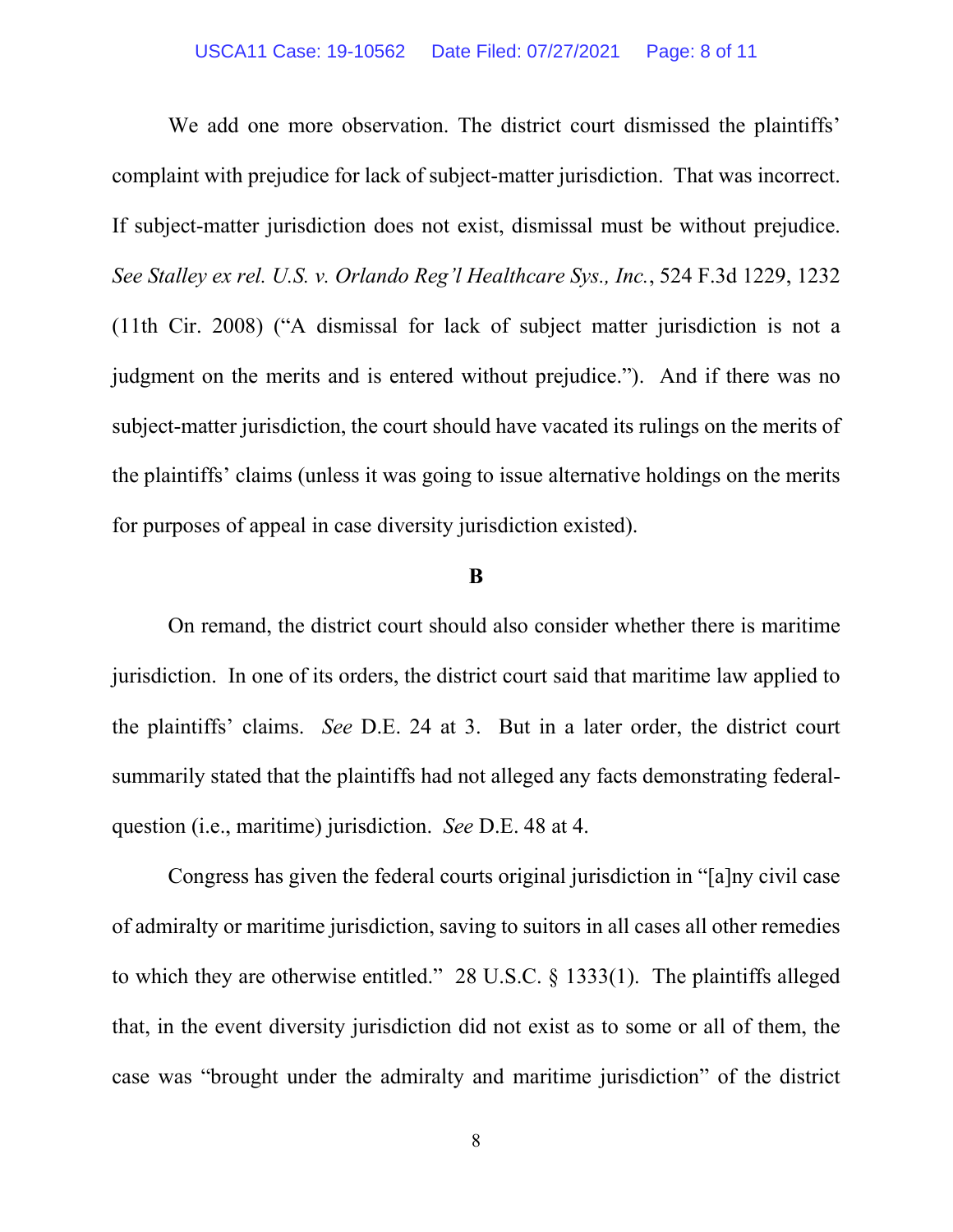#### USCA11 Case: 19-10562 Date Filed: 07/27/2021 Page: 9 of 11

court, and that the claims asserted "ar[ose] under" the general maritime law of the United States. *See* Second Am. Compl., D.E. 30, at ¶¶ 81, 82, 84.

We express no view on whether the torts alleged by the plaintiffs arise under or are governed by federal maritime law. On remand, even though diversity jurisdiction may exist as to some or all of the plaintiffs, the district court will need to address whether any of their claims arise under federal maritime law because the elements of a tort can differ under maritime law and state law.

In determining whether federal maritime law governs any of the plaintiffs' claims, the district court will have to apply the location/connection test articulated by the Supreme Court in cases like *Jerome B. Grubart, Inc. v. Great Lakes Dredge & Dock Co.*, 513 U.S. 527, 534 (1995) ("[A] party seeking to invoke federal admiralty jurisdiction pursuant to 28 U.S.C. § 1333(1) over a tort claim must satisfy conditions both of location and of connection with maritime activity."). Generally speaking, the "locality prong of the test for admiralty jurisdiction is satisfied if the incident occurred on 'navigable waters' or 'the injury suffered on land was caused by a vessel on navigable waters,'" while the connection prong "requires two determinations: (a) whether the incident has a potentially disruptive impact on maritime commerce; and (b) whether the activity shows a substantial relationship to a traditional maritime activity." 1 Thomas Schoenbaum, Admiralty and Maritime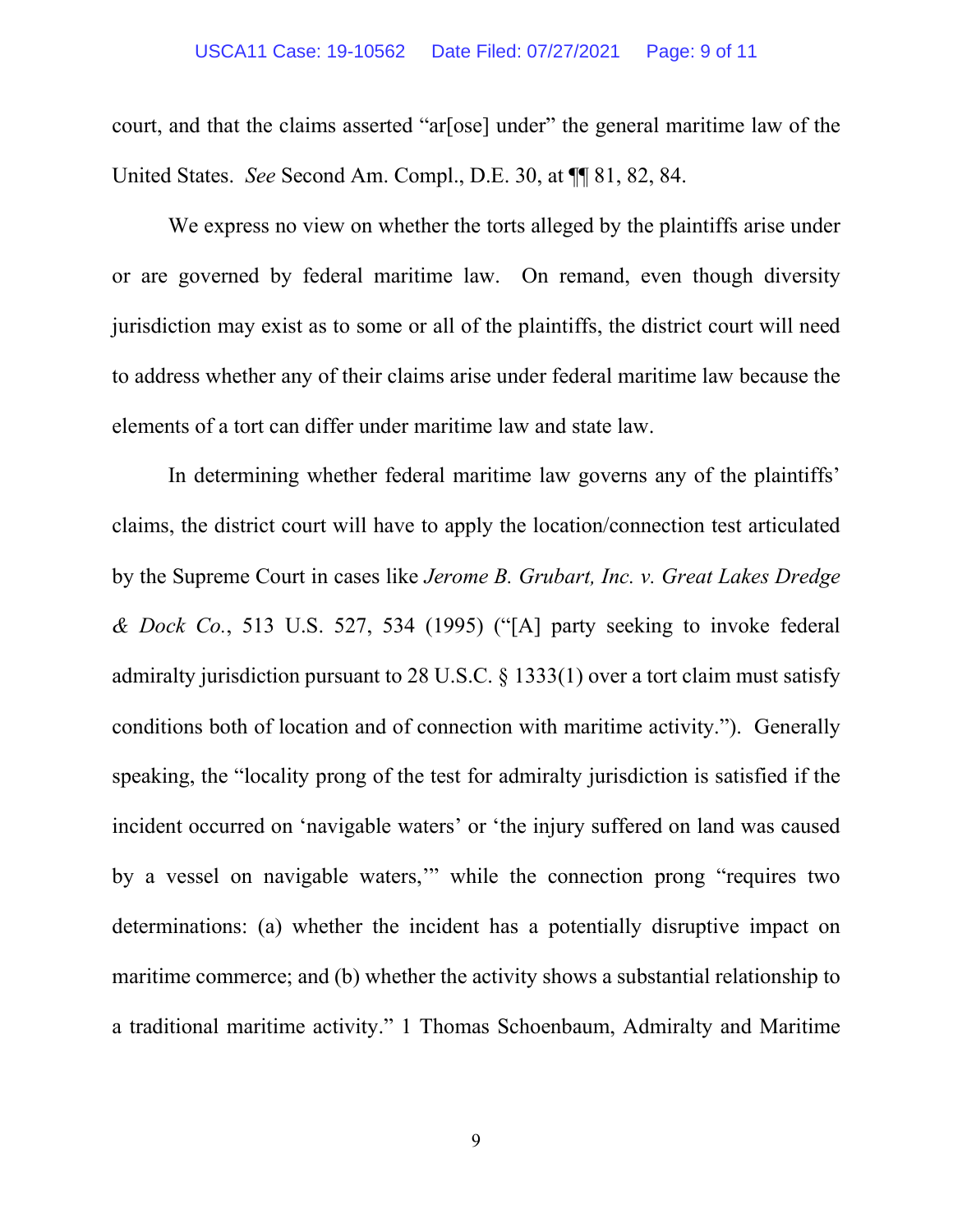Law § 3:5 (6th ed. & Nov. 2020 update). *See also* 1 Steven F. Friedell, Benedict on Admiralty  $\S 171$  (7th rev. ed. & Dec. 2020 supp.).

We recognized a claim for negligent infliction of emotional distress under federal maritime law in *Chaparro v. Carnival Corp.*, 693 F.3d 1333, 1337–38 (11th Cir. 2012), but that case was factually different. *Chaparro* involved cruise ship passengers on a shore excursion who were trapped on a bus and witnessed a fatal shooting near a beach. The plaintiffs here never embarked on their cruise. The district court will therefore have to determine whether *Chaparro* extends to the circumstances alleged here under the *Great Lakes* location/connection test. *Cf. Archawski v. Hanioti*, 350 U.S. 532, 533 (1956) (allegation that a ship owner accepted money to take passengers on a trip, and then abandoned the voyage, "stated a claim for breach of a maritime contract"); *Wallis v. Princess Cruises, Inc.*, 306 F.3d 827, 840–41 (9th Cir. 2002) (stating, in a case involving on-board activity, that "[a] cruise line's treatment of paying passengers clearly has potential to disrupt commercial activity, and certainly has substantial relationship to traditional maritime activity"). $2$ 

<span id="page-9-0"></span> $2 \text{ In a faculty similar case, we concluded in an unpublished decision that there was maritime.}$ jurisdiction, but we did not explain our conclusion. *See Heinen v. Royal Caribbean Cruises LTD.*, 806 F. App'x 847, 849 n.1 (11th Cir. 2020). We therefore do not view *Heinen* as helpful or persuasive.